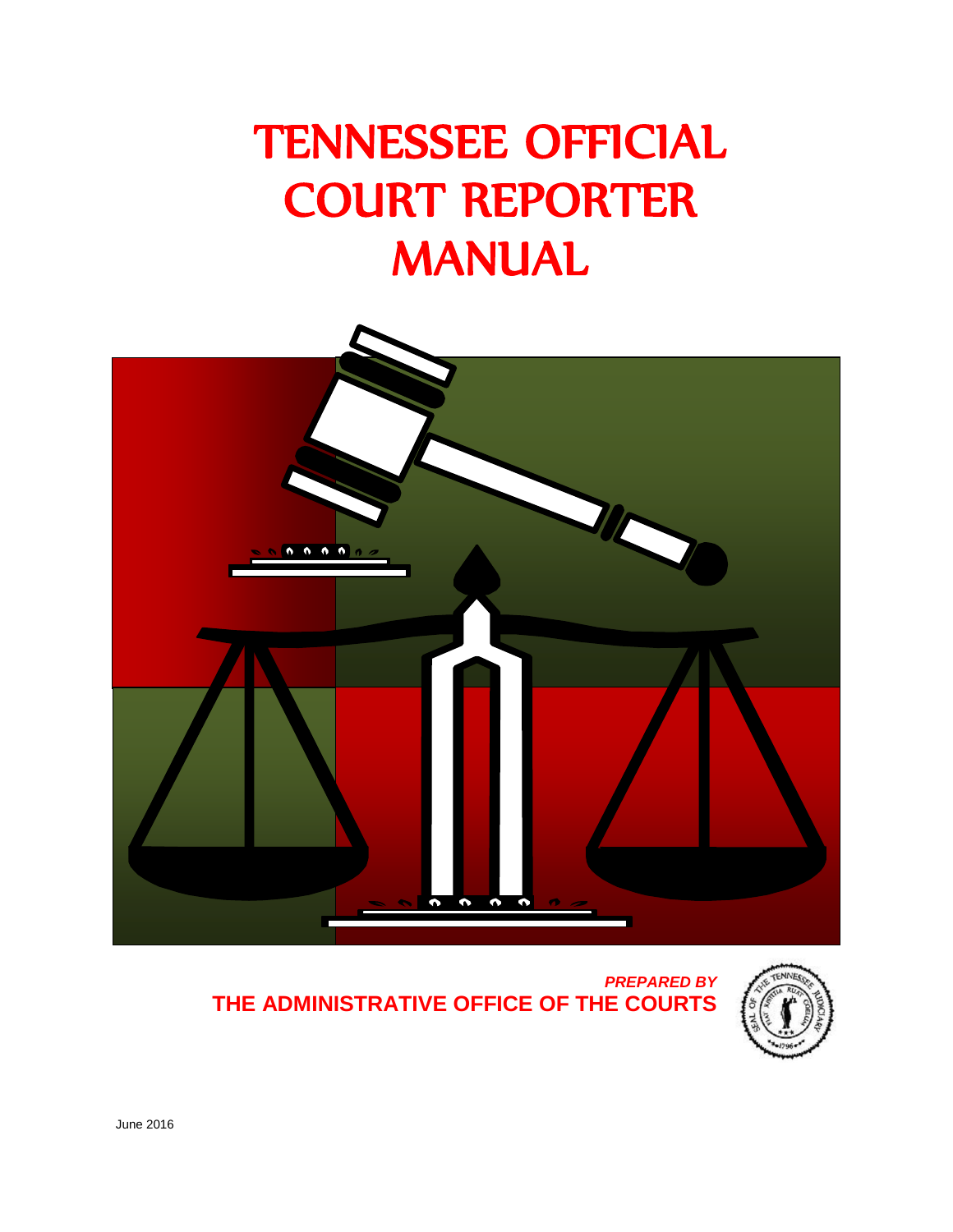## **TABLE OF CONTENTS**

| PROCEDURES FOR DIGITAL RECORDING OF CRIMINAL |
|----------------------------------------------|
|                                              |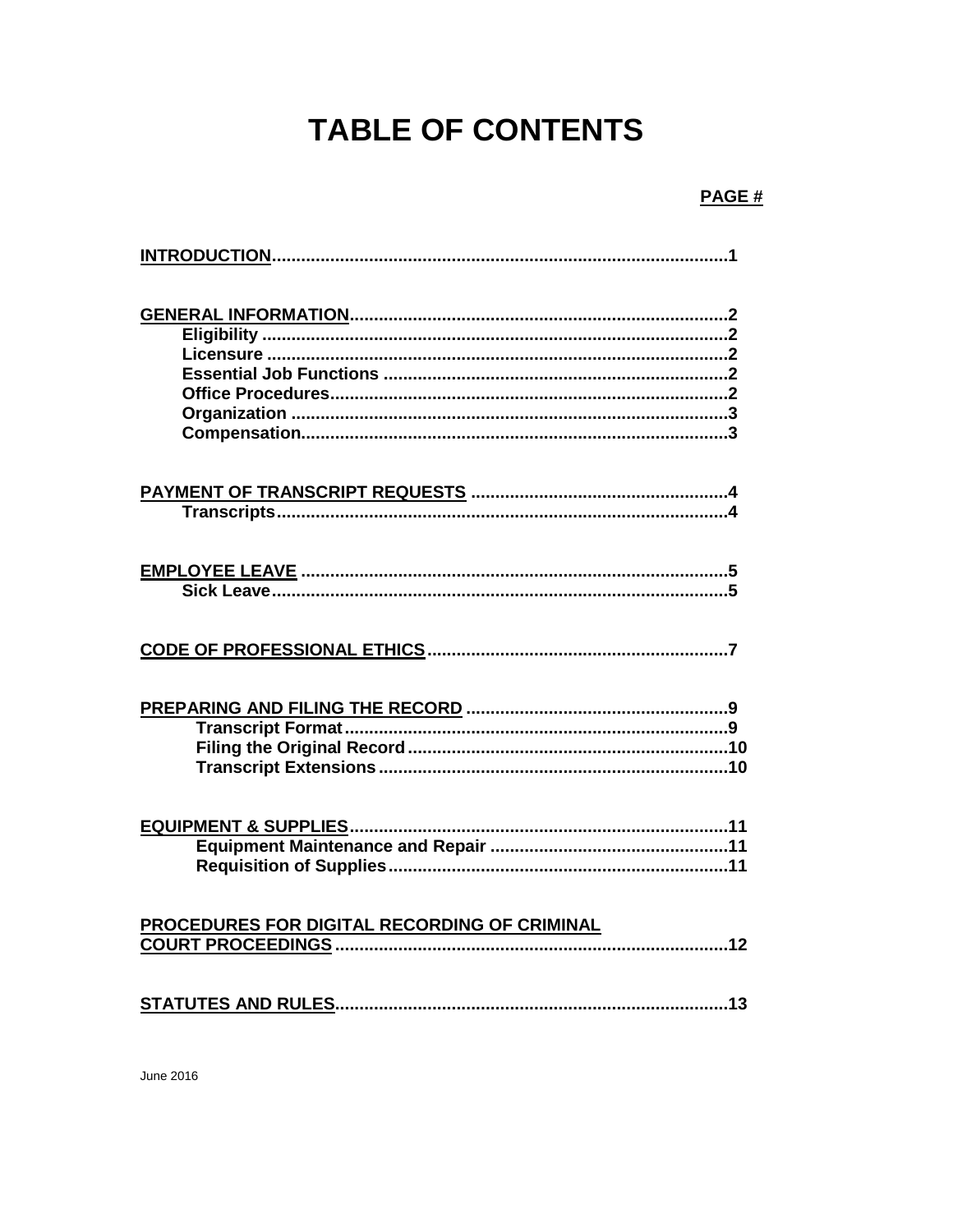### **INTRODUCTION**

In accordance with T.C.A. § 40-14-313, the Administrative Office of the Courts, (AOC) sets forth these policies and procedures for the function of court reporters employed full time by the state to serve in Tennessee's courts exercising criminal jurisdiction. Court reporters who are full-time employees of the state are referred to as "official court reporters". All official court reporters are required to comply with this manual while in the service of the courts.

The Administrative Office of the Courts recognizes the important contribution that court reporters make to the judicial community and hopes to ensure the continued success of the relationship between court reporters and other professionals in the judicial system.

#### CONTACT INFORMATION

The official court reporter's direct supervisor is the judge for whom the reporter works and is the person the court reporter should communicate questions to. For administrative or human resource matters, please contact the following staff at the Administrative Office of the Courts.

Connie D. Turner Stephanie Holliday Court Reporting Svs. Coord. The Manager Human Resources Manager 511 Union St., Ste. 600 511 Union St., Ste. 600 Nashville, TN 37219 Nashville, TN 37219 (615) 741-2687 (615) 741-2687

Mary Rose Zingale **Example 20** Eric Basham 511 Union St., Ste. 600 511 Union St., Ste. 600 Nashville, TN 37219 Nashville, TN 37219 (615) 741-2687 (615) 741-2687

#### Administrative **Human Resources**

Court Services Director **Exercise Services** Human Resources Specialist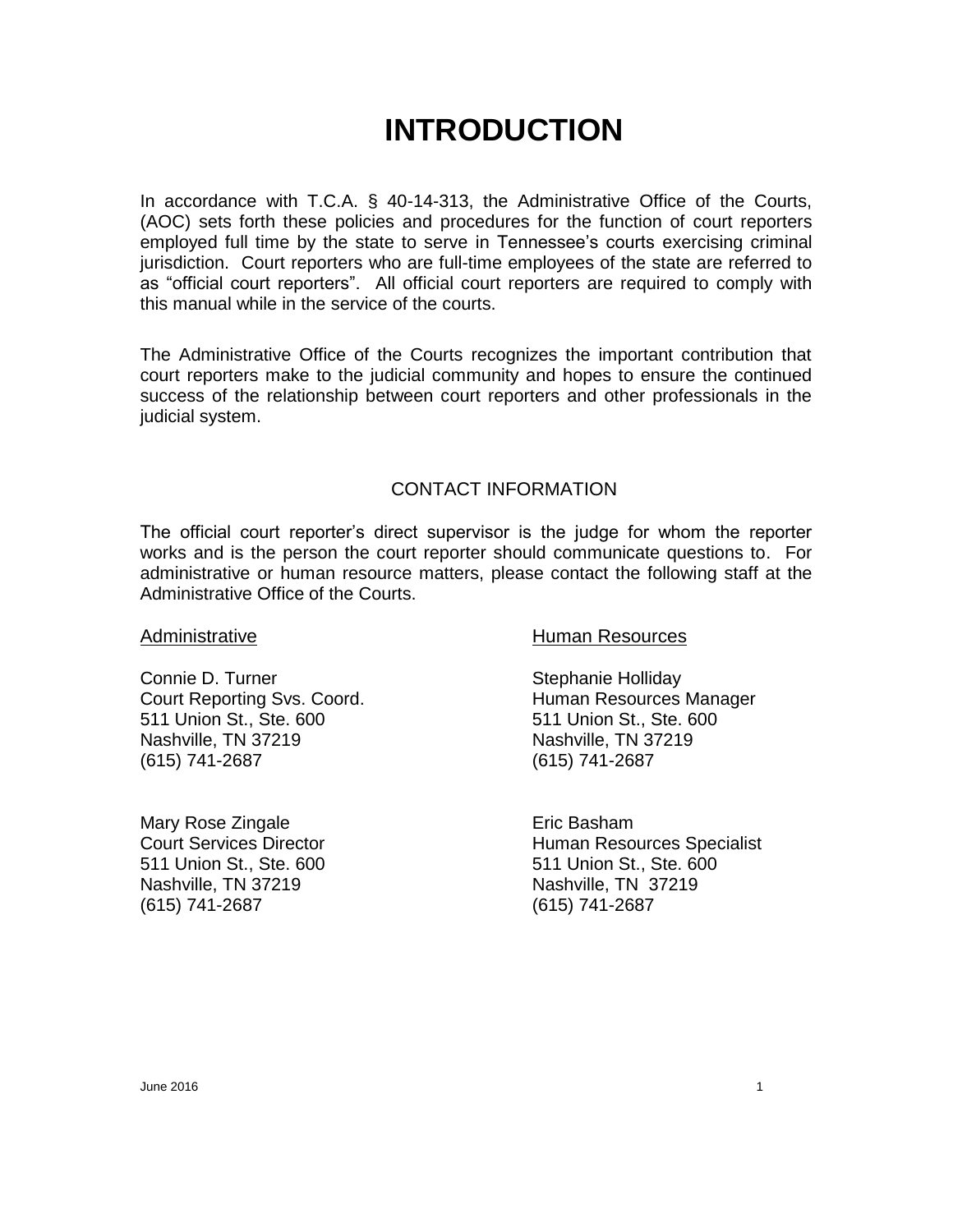## **GENERAL INFORMATION**

### **Eligibility:**

- Must possess high school diploma or equivalent;
- Preference given to candidates who have practical court reporting experience or who have completed court reporter training;
- Must be able to operate a computer and use associated software; must also be able to operate other electronic recording equipment;
- Must be able to prepare a timely verbatim transcript, thus, the ability to type is essential;
- Familiarity with legal terminology and basic office skills preferred;
- Notaries public preferred.

#### **Licensure**

The General Assembly enacted Public Chapter 450 in 2009, which requires that all court reporters be licensed to engage in the practice of court reporting after July 1, 2010. However, it was amended by Public Chapter 1123 in 2010, which exempts court reporting services paid for by a federal government agency and services provided pursuant to Title 40 of the Tennessee Code Annotated. This means that a court reporter who is paid exclusively by a federal government agency or by the AOC is not required to be licensed to perform those services that are specific to that reporter's job duties as an employee. However, if services are provided outside of the reporter's scope of his or her specific responsibilities as an employee, the reporter is required to be licensed. For example, an official court reporter working in the state criminal court is not required to be licensed. However, if this same reporter decides to take depositions and attend civil hearings (when not required to be in criminal court), the reporter is required to be licensed. The Board of Court Reporting has now been transferred to the TN Department of Commerce & Insurance.

#### **Essential Job Functions:**

Be present to record court proceedings at the request of the supervising judge and prepare accurate transcripts of those recordings.

#### **Office Procedures:**

It is the responsibility of the official court reporter to locate a substitute reporter should it become necessary for the official to be absent from court.

All absences must have the approval of the supervising judge. If the absence is for an extended period of time (2 weeks or more), the AOC should be notified.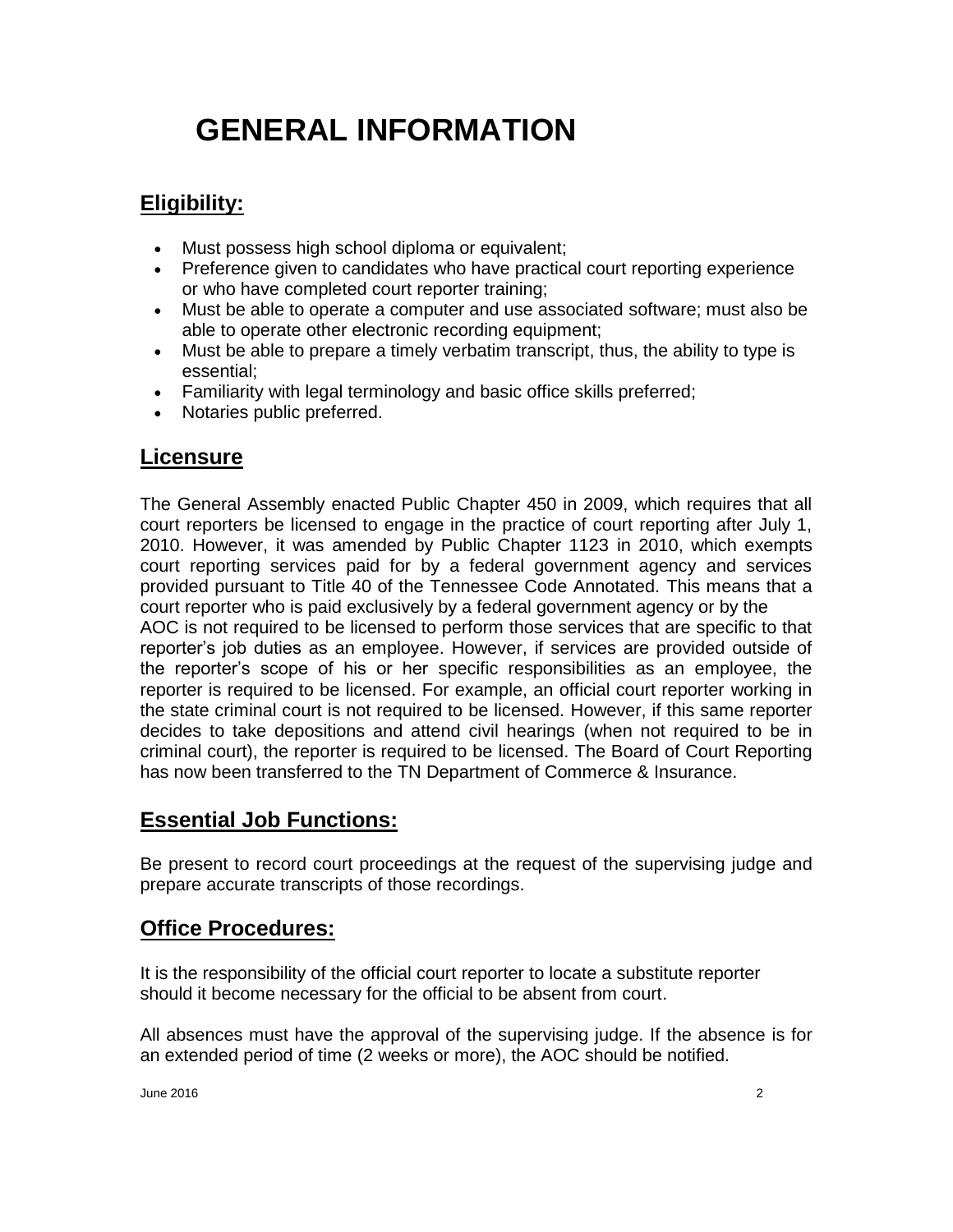If a per diem reporter is used as a substitute, the reporter must have a current contract on file with the AOC. The AOC provides to official reporters the names of reporters who have been authorized as contract reporters.

Official court reporters shall submit the monthly work report to the designated representative of the AOC no later than the  $13<sup>th</sup>$  of every month. The work report must be accurately and completely filled out. Failure to submit report as required may result in a delay in payment of mileage expenses as well as transcript supplemental payment(s).

Official court reporters shall be paid according to the scale set forth by the AOC. (See section on compensation.)

#### **Organization:**

The official court reporter's direct supervisor is the judge for whom the reporter works and is the person the court reporter should communicate questions to. For administrative or human resource matters, please refer to page 1 for AOC staff contacts.

The official court reporter's employment is at will, which means that the court reporter's employment may be terminated at any time, with or without cause.

#### **Compensation:**

Compensation for official court reporters is determined by salary and by transcript fee.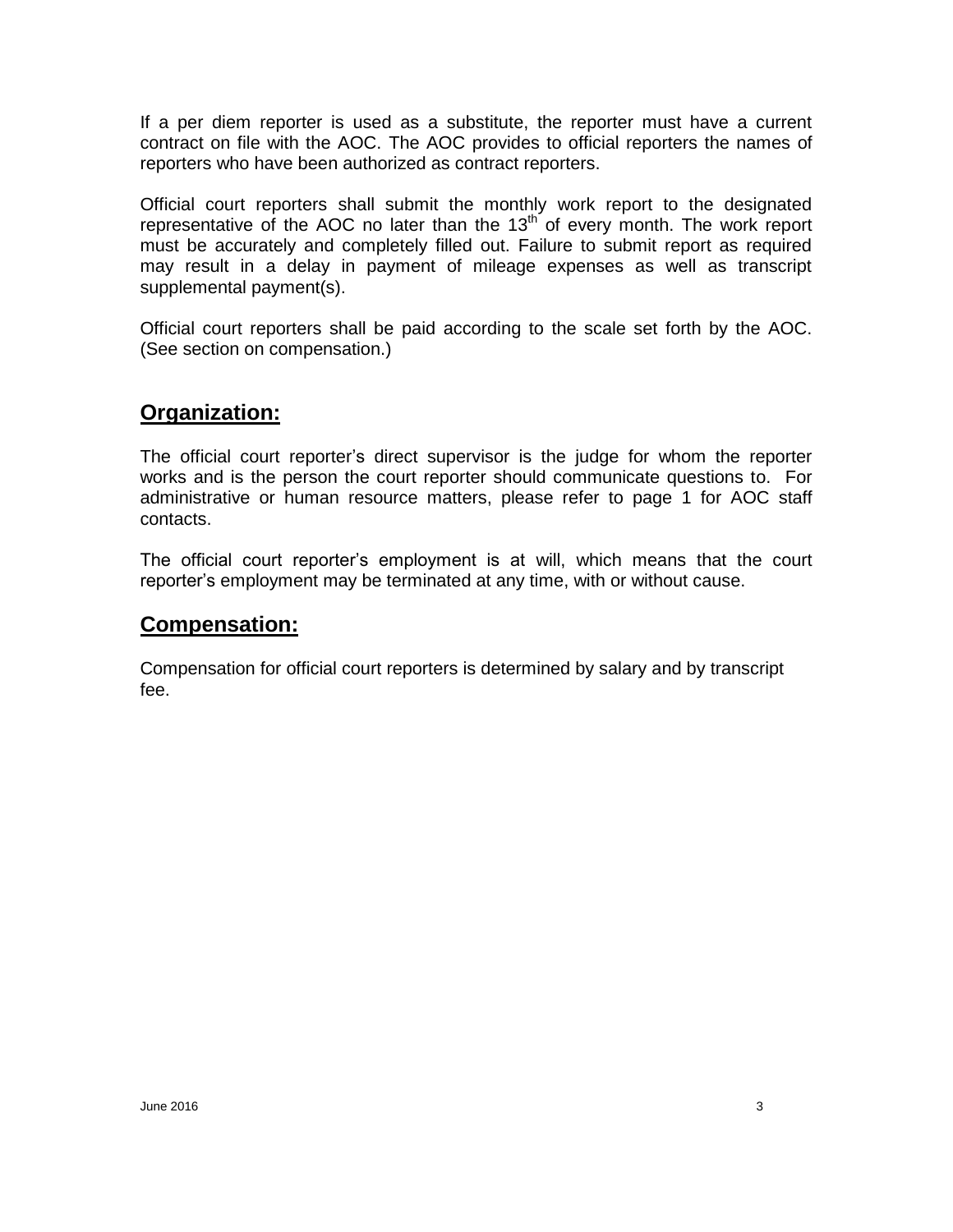## **PAYMENT OF TRANSCRIPT REQUESTS**

The AOC is authorized by statute to pay for transcripts that are ordered by a state trial or appellate judge and those that are necessary for the appellate record in the case of an indigent defendant.

In an indigent criminal case, the AOC will pay for one (1) original and one (1) copy of a transcript for the defendant. In non-indigent criminal cases, payment arrangements are to be determined by the court reporter, the defendant, and/or the defendant's attorney. If the reporter is asked to prepare a transcript (indigent or non-indigent cases) by an employee of another state agency (i.e., district attorney general's office), payment arrangements are to be determined by the reporter and the employee of the state agency.

When submitting a request for payment (in a single-defendant case) for additional sets beyond the one (1) original and one (1) copy, the reporter should provide a court order or brief explanation of the payment request. If a trial judge desires a personal copy, in addition to the one (1) original which is normally placed in the court file, he/she should obtain a copy from the original on file in the clerk's office.

#### **Transcripts:**

The current per page rate for transcripts is \$3.50 per page, which consists of one (1) original and one (1) copy (included as a set).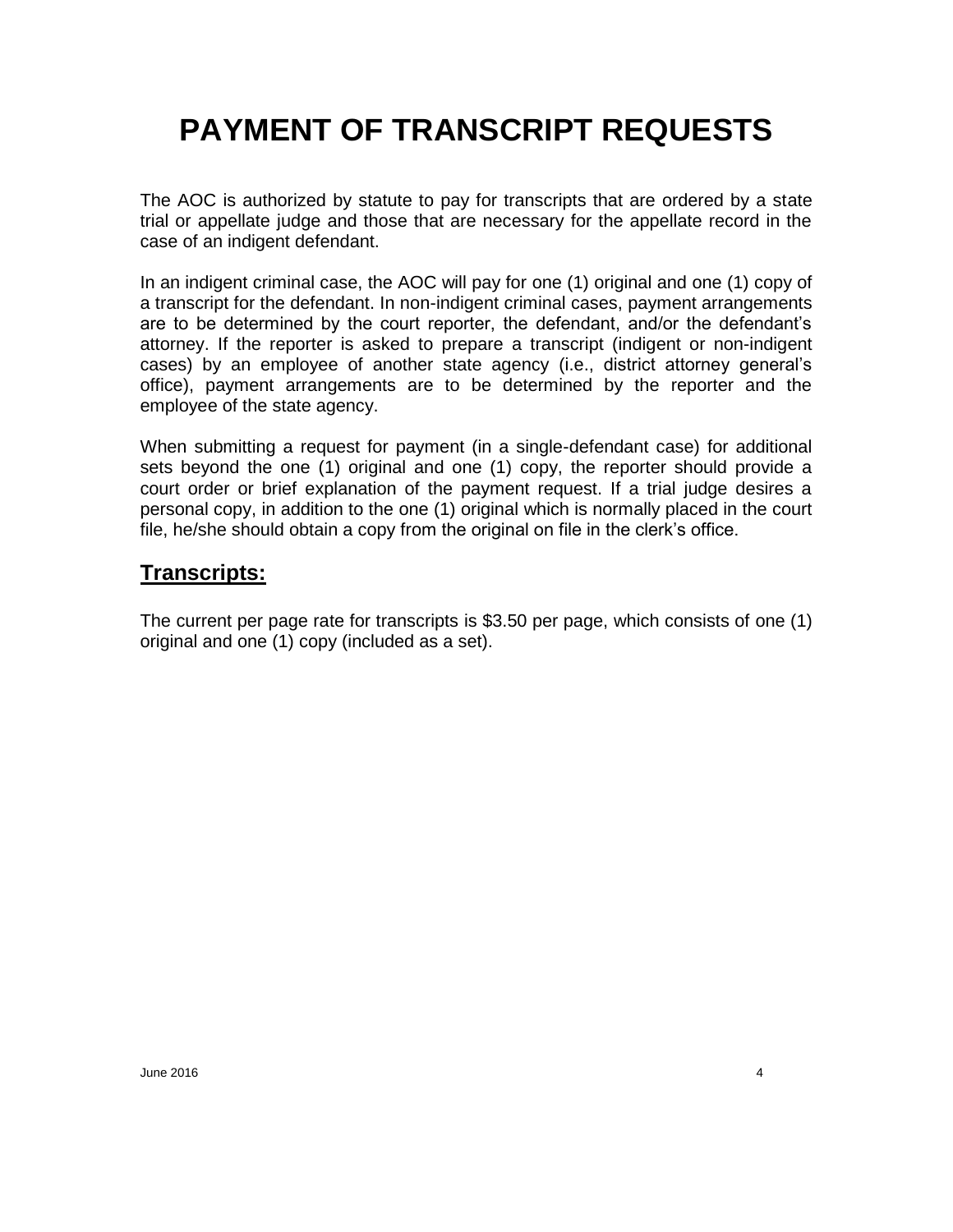### **EMPLOYEE LEAVE**

#### **Sick Leave:**

Hours worked and use of sick days should be reported by official court reporters on the monthly work report.

Sick leave benefits are available to all eligible employees for periods of temporary absence due to medically-related reasons (i.e., illness, disability due to accident, medical and dental appointments, surgery, etc.), whether or not court is scheduled. Sick leave eligibility begins after one (1) month of employment and one (1) day (7.5 hours) will be earned per month.

If a reporter has to leave court due to a medically-related reason, and the reporter is no longer available on that day, the reporter should deduct the number of court hours worked from 7.5 hours. For example, if the reporter worked in court 2.5 hours, left due to illness and was unavailable for the rest of the day, 5 hours should be reflected as sick leave on the work report. If a reporter becomes available after having to leave court, the reporter should reflect the number of hours unavailable. The reporter should also indicate the "specific" reason for the absence on the work report. For example, if a reporter works in court for 3 hours, leaves for a doctor's appointment that lasts for 2 hours, and after the appointment he/she is available, an indication such as "dr. appt." should be reflected on the work report next to the 2 hours documented as sick leave. (If a reporter is unavailable for an entire 7.5 hours, no additional notification is necessary; sick leave needs to be reflected.)

Time spent working on a transcript does not off-set the time away from court. Thus, in the previous example, even if the reporter worked on a transcript for four (4) hours, it is still necessary to report five (5) hours of sick leave if the reporter was unavailable to be in court. In addition, the amount of hours that another reporter substitutes **does not** represent hours worked for the reporter being relieved. If one cannot be available due to illness or other medically-related reason, then one must use the sick leave benefit and accurately report as sick leave on the work report. This also applies to days on which court has been cancelled and when court is not in session.

When courts of a particular district are closed due to judicial conferences and extended holidays (i.e., Christmas), reporters are not required to take sick leave. Official reporters, however, are required to attend the court reporters conference when held, and if unable to attend due to medically-related illness, sick leave should be used.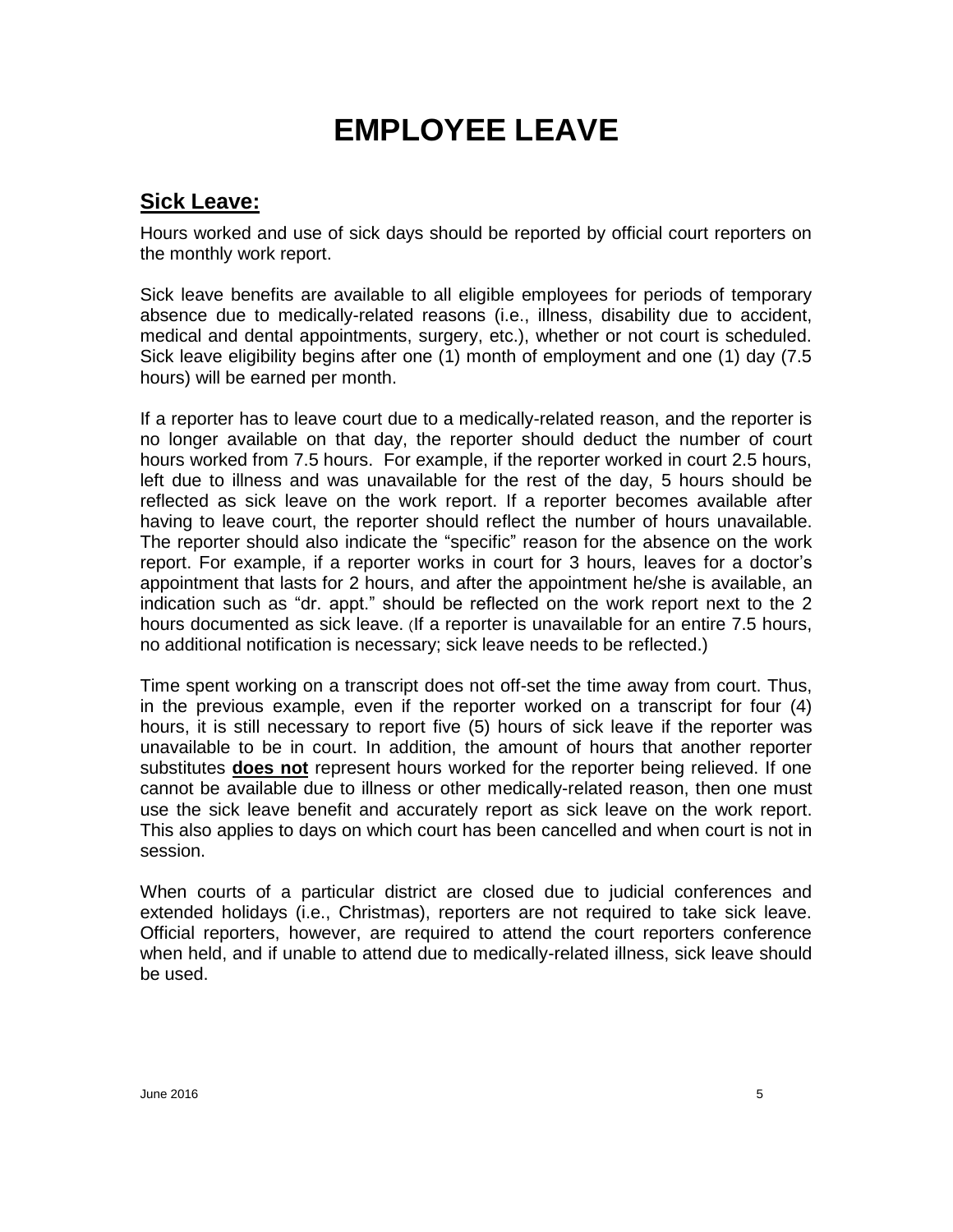Bereavement leave days are in accordance with the policy that is utilized by the AOC. The standard number of bereavement leave days that may be taken is 3 days in the event of death of one's immediate family member. Immediate family member includes spouse, child, stepchild, parents, siblings, grandparents, grandchildren, stepparents, foster parents or parents-in-law. These days must be reflected on the work report as court-approved leave with an indication that the leave is for bereavement (i.e., funeral); an additional 2 days may be granted as sick leave. Bereavement leave days for non-immediate family members should be reflected as sick leave. All leave taken by the reporter must be approved by the supervising judge(s).

For information on official court reporter benefits or other employment related matters, please visit the Human Resources page: http://tncourts.gov/administration/human-resources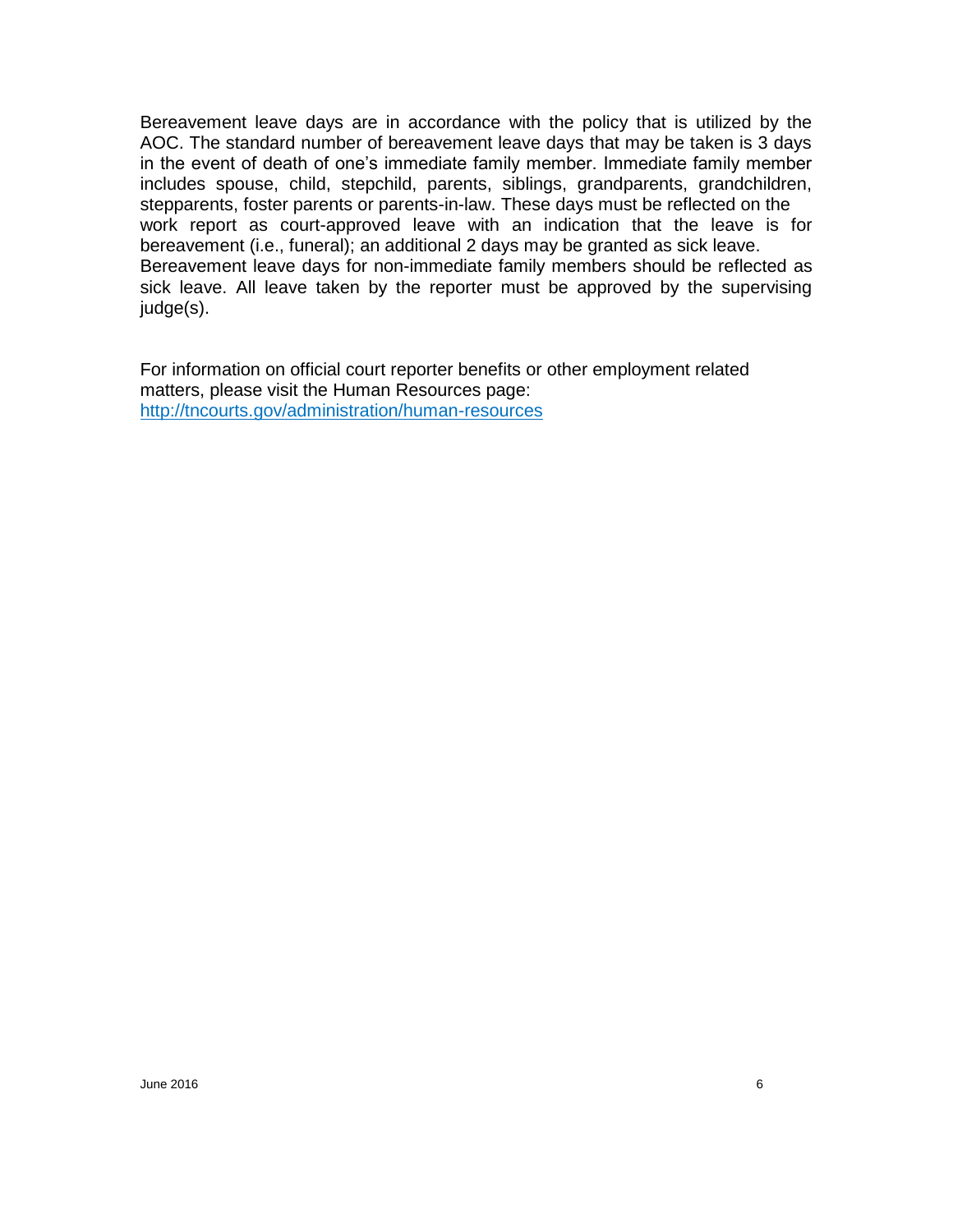## **CODE OF PROFESSIONAL ETHICS**

A court reporter is an employee of the Judiciary whose presence is constitutionally, statutorily, or judicially required. As such, the reporter is an officer of the court and the following standards of behavior are expected. Court reporters shall maintain candor with the court. Court reporters shall perform their duties at the highest level of their ability, and do everything necessary to preserve the discrete and confidential nature of court proceedings.

The following code of ethics has been adapted from research on the National Court Reporters Association website [www.ncraonline.org]. These standards are mandatory for all court reporters while in the service of Tennessee courts.

#### *A Reporter Shall:*

Be fair and impartial toward each participant in all aspects of reported proceedings, and always offer to provide comparable services to all parties in a proceeding.

Be alert to situations that are conflicts of interest or that may give the appearance of a conflict of interest. If a conflict or a potential conflict arises, the Reporter shall disclose that conflict or potential conflict.

Guard against not only the fact but also the appearance of impropriety.

Preserve the confidentiality and ensure the security of information, oral or written, entrusted to the Reporter by any of the parties in a proceeding.

Refrain, as an official reporter, from freelance reporting activities that interfere with official duties and obligations.

Determine fees independently, except when established by statute or court order, entering into no unlawful agreements with other reporters on the fees to any user.

Refrain from giving, directly or indirectly, any gift, incentive, reward or anything of value to attorneys, clients, witnesses, insurance companies or any other persons or entities associated with the litigation, or to the representatives or agents of any of the foregoing.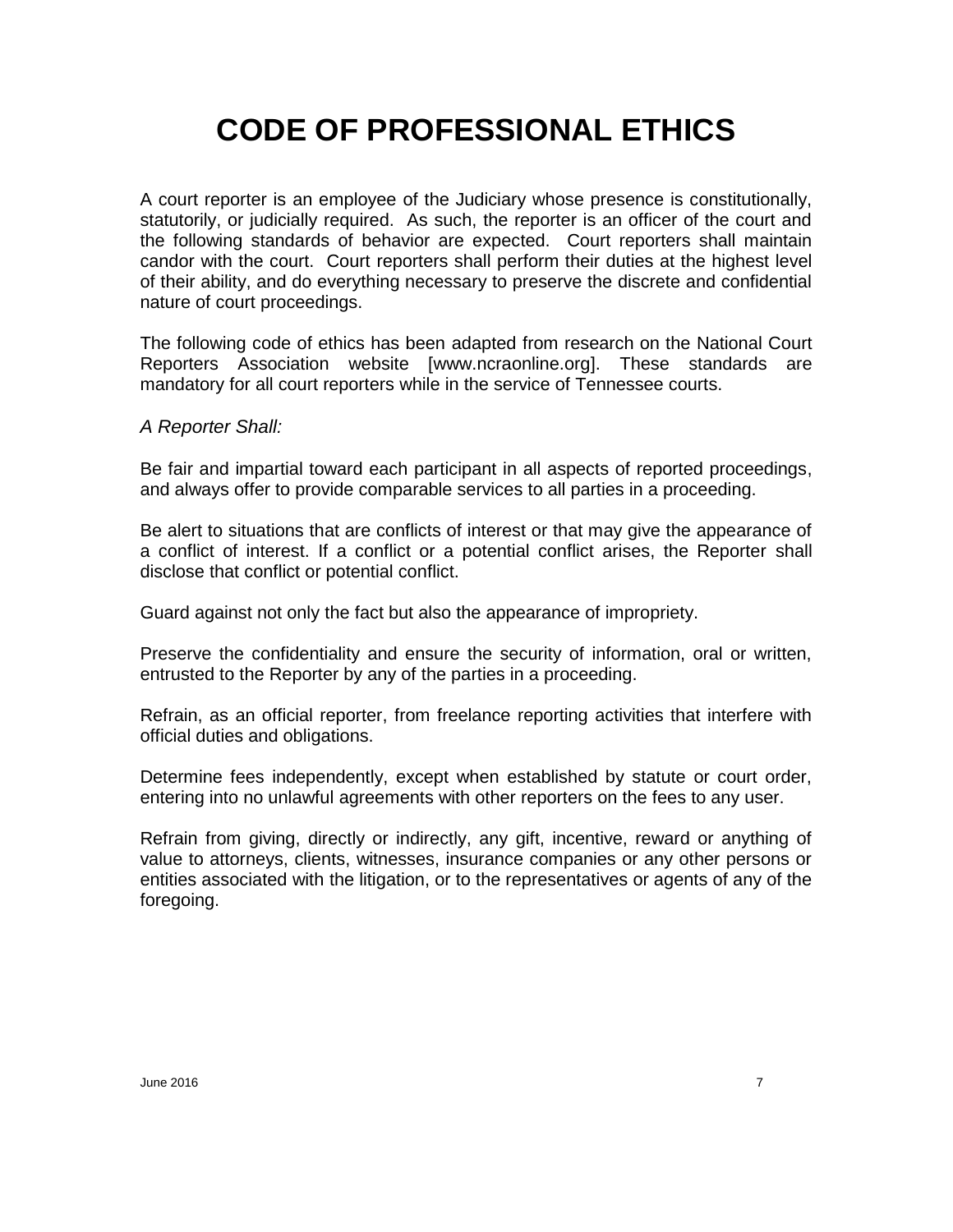### **CODE OF PROFESSIONAL ETHICS (cont'd)**

In making the official record, a Reporter should:

Accept only those assignments when the Reporter's level of competence will result in the preparation of an accurate transcript. The Reporter should remove him or herself from an assignment when the Reporter believes the Reporter's abilities are inadequate, recommending or assigning another reporter only if that reporter has the qualifications required for such assignment.

Prepare the record in accordance with the transcript preparation guidelines established by statute or court order, by local custom and usage, or when not so established, in accordance with the transcript format guidelines in this manual.

When sending a substitute reporter, ensure that the substitute is qualified to report the proceeding.

Strive to become and remain proficient in the Reporter's professional skills.

Keep abreast of current literature, technological advances and developments, and participate in continuing education programs.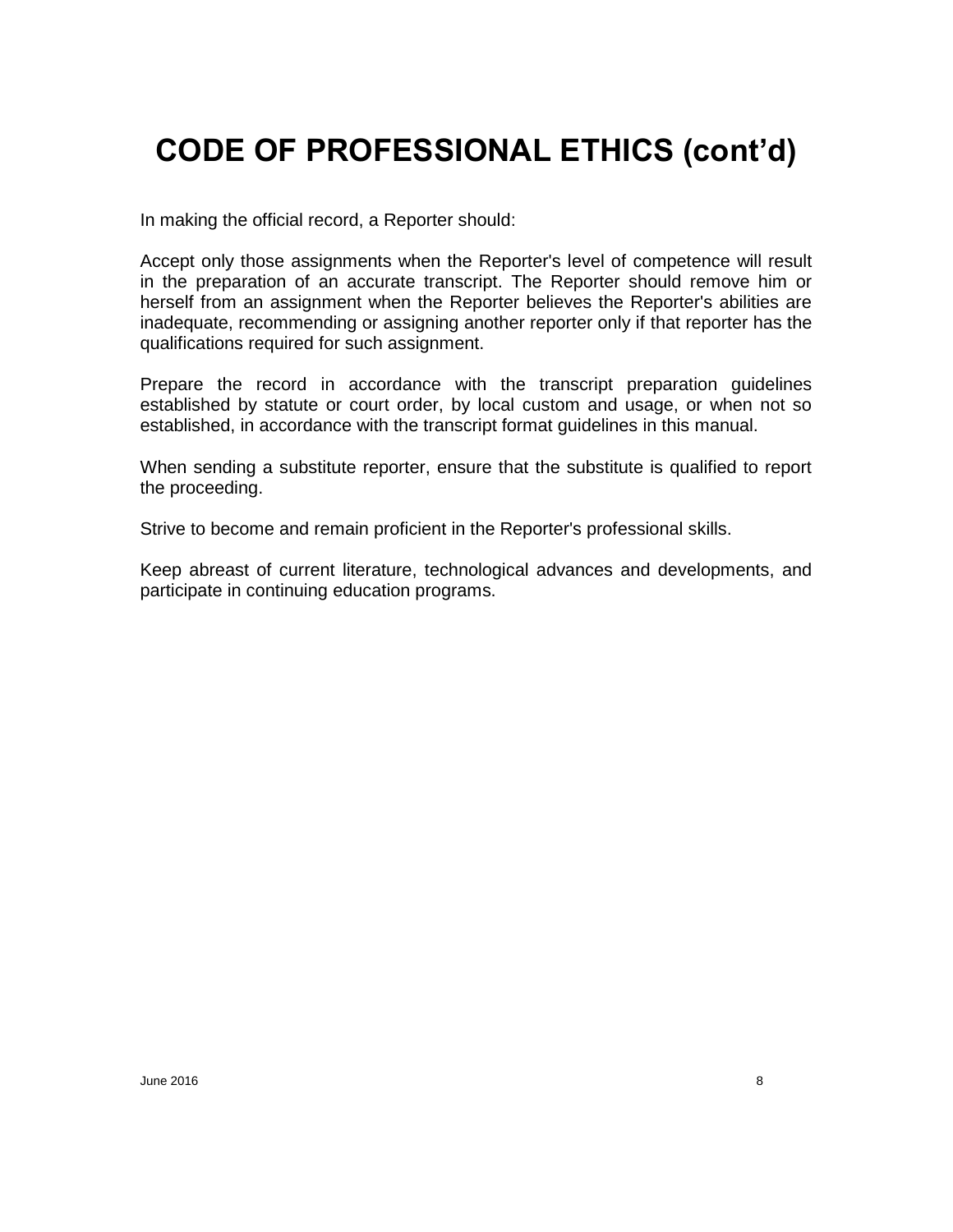### **PREPARING AND FILING THE RECORD**

#### **Transcript Format:**

The following guidelines, as adapted from NCRA, represent the standard transcript format, when no other local rules apply. It is the responsibility of the court reporter to consult with the criminal or circuit court clerk and the supervising judge to determine if different or additional rules apply.

- 1. No fewer than nine or 10 characters to the typed inch.
- 2. Left-hand margin to be set at no more than 1-3/4 inches.
- 3. Right-hand margin to be set at no more than 3/8 inch.
- 4. Each question and answer to begin on a separate line.
- 5. Each question and answer to begin no more than five spaces from the left-hand margin with no more than five spaces from the Q and A to the text.
- 6. Carry-over Q & A lines to begin at the left-hand margin.
- 7. Colloquy material to begin no more than 15 spaces from the left-hand margin, with carryover colloquy to the left-hand margin.
- 8. Quoted material to begin no more than 15 spaces from the left- hand margin, with carry-over lines to begin no more than 10 spaces from the left-hand margin.
- 9. Parentheticals and exhibit markings to begin no more than 15 spaces from the lefthand margin, with carry-over lines to begin no more than 15 spaces from the lefthand margin. (In states or jurisdictions with transcript format guidelines recommended or established by court or other applicable rule, such guidelines shall be observed.)
- 10. Twenty-five typed lines per page must be observed on fully typed pages.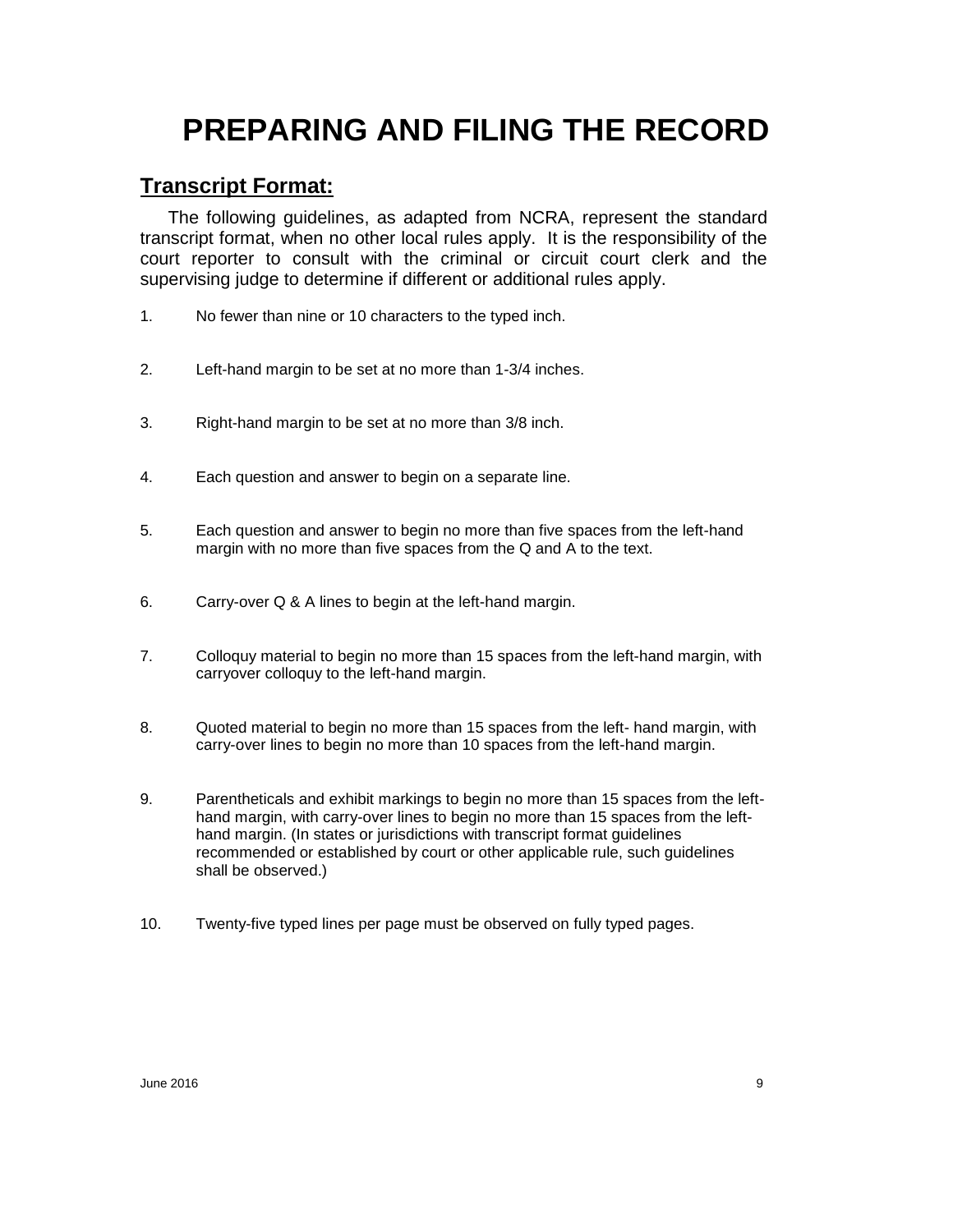### **PREPARING AND FILING THE RECORD (cont'd) Filing the Original Record:**

Tennessee Code Annotated §40-14-307 specifies that the original record of the court proceeding (e.g., shorthand notes, event logs, and tape recordings) should be certified by the court reporter and filed with the clerk of court. All original recordings are the property of the State of Tennessee. This record should remain available in the event transcripts are requested. All court reporters in the service of Tennessee courts are required to comply with this statute.

> (a) A designated reporter shall attend every stage of each criminal case before the court and shall record verbatim, by a method prescribed or approved by the administrative director, all proceedings had in open court and such other proceedings as the judge may direct. The reporter shall attach the reporter's official certificate to the records so taken and promptly file them with the clerk of court, who shall preserve them as part of the records of the trial.

If a court reporter plans to retire, resign, or is terminated from his/her position, the reporter shall immediately inform the AOC. Should the reporter have records (including steno notes and audio recordings) that were not promptly filed with the clerk of the court pursuant to T.C.A. §40-14-307, the reporter should make arrangements with the clerk to transfer those records to the clerk's office for storage. (If a different storage location needs to be determined, the reporter should meet with the clerk and the supervising judge to select a location. Additionally, the replacement reporter should be notified of this location.). The records shall be clearly marked including notations of the district(s), court(s), judge(s), date(s) and type(s) of hearing. The transfer of items shall take place on the last day of the employment of the reporter. The reporter shall also notify the AOC that the transfer has taken place and to whom the items were provided.

#### **Transcript Extensions:**

The timeline for preparation of transcripts in all cases is 60 days after the filing of the notice of appeal. If a reporter has difficulty in meeting this deadline, the reporter should immediately contact the AOC and also provide a copy of the transcript order or other documentation noting when the transcript was ordered and when it is due. The AOC will work with the reporter to determine what the next step should be so that the transcript may be filed timely.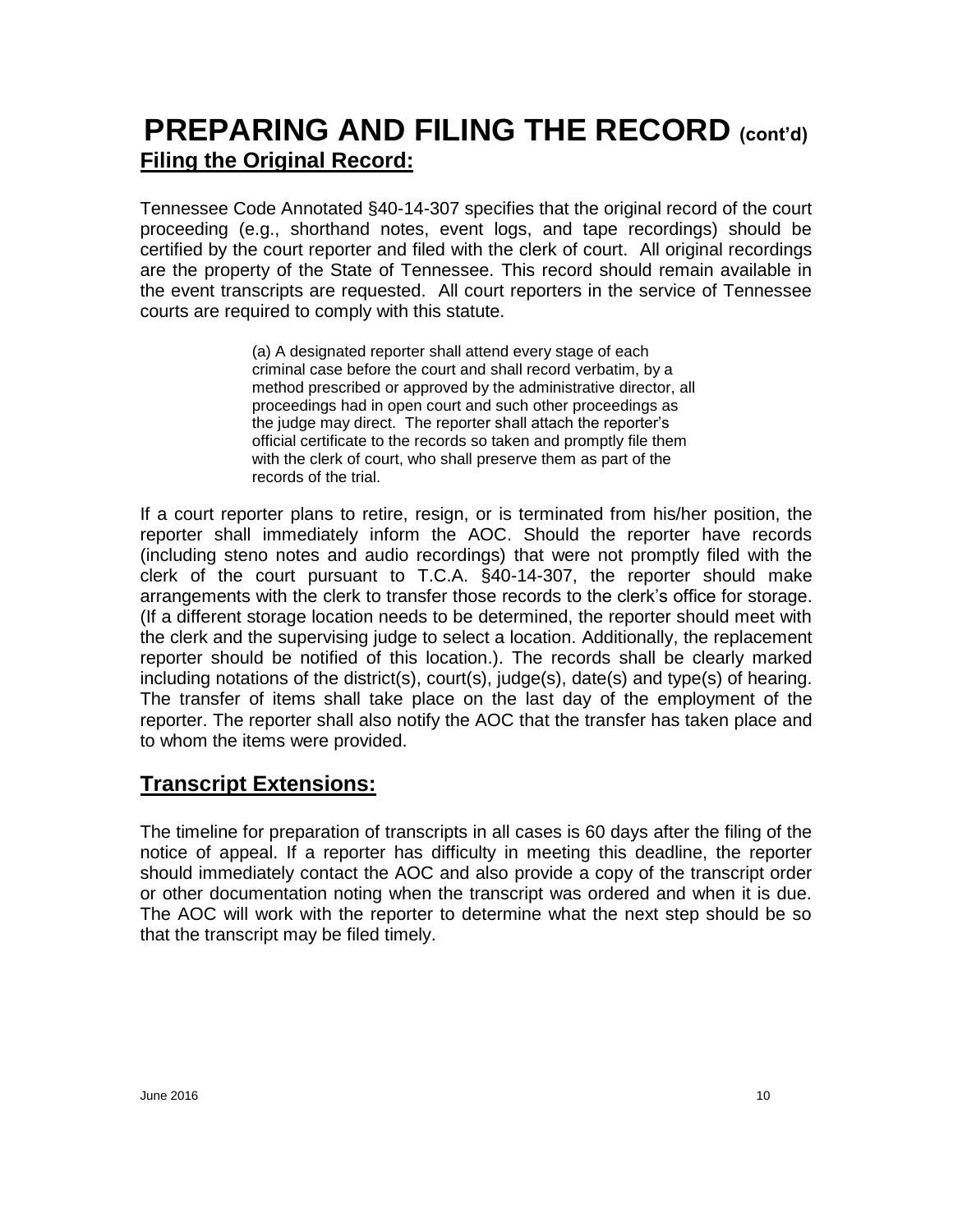## **EQUIPMENT & SUPPLIES**

#### **Equipment Maintenance and Repair:**

The AOC has installed digital recording systems in many of the courtrooms that are used for criminal proceedings. For problems with these systems, reporters should contact Business Information Systems (BIS) at 1-800-715-1234. If BIS determines that the problem should be addressed by the AOC, reporters should contact the AOC help desk at 1-800-448-7980. For the courtrooms that have not been equipped with digital equipment, reporters must contact the Coordinator of Court Reporter Services to report the problem.

The recording equipment provided by the state shall be used solely for authorized judicial proceedings in which the state is required to provide court reporting services. All court reporters providing service for these proceedings are required to use the state-provided equipment, unless directed otherwise. The recording equipment shall remain with the court should a court reporter leave state employment.

#### **Requisition of Supplies:**

Official court reporters may order "general" supplies as necessary. The AOC general supply list includes items that are purchased directly or provided by the AOC. These items include transcript covers, stenopads, tape storage envelopes, audio cassettes, CDs, DVDs, exhibit labels, headsets, and foot pedals. These general supply items should be requested using the supply requisition form and should be sent to the Coordinator of Court Reporter Services.

The AOC also reimburses officials for "consumable" office supplies up to a maximum of \$500 per fiscal year. Consumable office supplies include steno notebooks, calculator, calculator tape, correction supplies, (i.e., liquid white-out), pens, pencils, post-it-notes, stapler, staples, copy paper, business cards, calendars, scissors, paper clips, batteries, invisible tape, storage boxes, computer disks, legal notepads, highlighters, rubber bands, file labels, label dividers, rubber stamps with ink pads, toner/print cartridges. The consumable supply reimbursement form should be used for reimbursement of consumable supply items. An original receipt must be attached to the request form in order to obtain reimbursement.

All requests for items not listed on the general or consumable office supply list must be submitted to the AOC for prior approval. This includes items that are to be used with the state-provided equipment.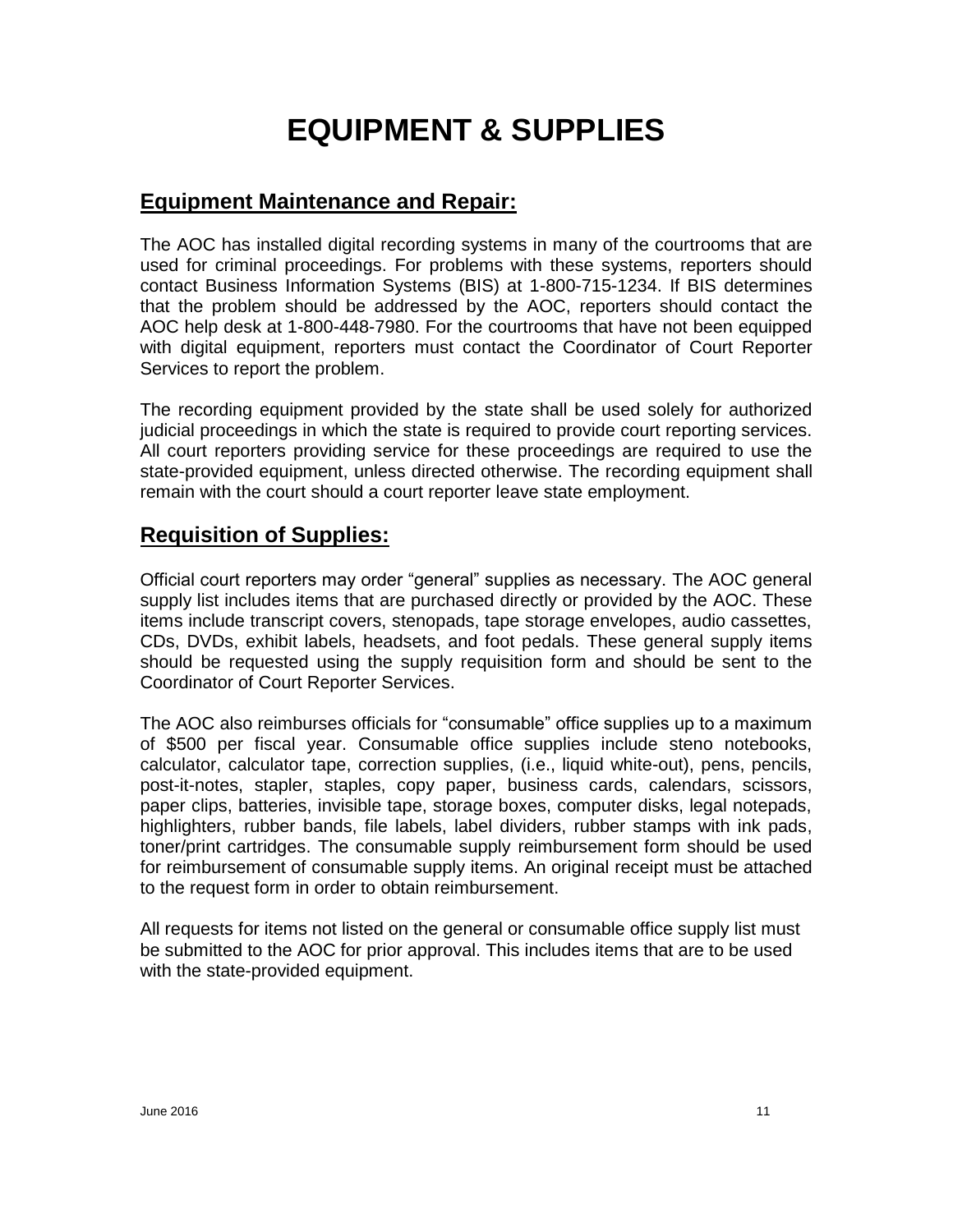#### **Procedures for Digital Recording of Criminal Court Proceedings**

#### **ALL COURT REPORTERS**

- All proceedings shall be saved (burned) to the recording file on the hard drive of the computer and also to a CD-R or DVD-R. This CD-R or DVD-R shall be considered the original recording.
- At the end of each day's proceedings, the reporter shall verify that the saving/burning of the proceedings has been successful by initiating playback of the audio recording and the CD-R or DVD-R.
- A new CD-R or DVD-R should be used each day, regardless of whether or not the previous CD-R or DVD-R used was completely filled. Additional CD's or other AOC-approved storage media may be utilized for transcription purposes. (Please contact the AOC for approval of storage media other than CD's.)

#### **SUBSTITUTE COURT REPORTERS**

 The original CD-R or DVD-R shall be provided immediately to the trial court clerk or filed in a location designated by the clerk.

#### **REGULARLY DESIGNATED REPORTERS**

 On the last work days in March, June, September, and December of every year, or as close to that date as possible, the regularly designated reporter shall delete from the hard drive of the recording system computer all proceedings that have been saved to a CD-R or DVD-R and previously filed with the clerk of court or in the designated location. This should be done only after it has been verified that the recordings of the proceedings have been saved successfully. If there is more than one regularly designated reporter for a district or a courtroom, it should be determined well in advance who will be the responsible party to perform this task for each courtroom in the district.